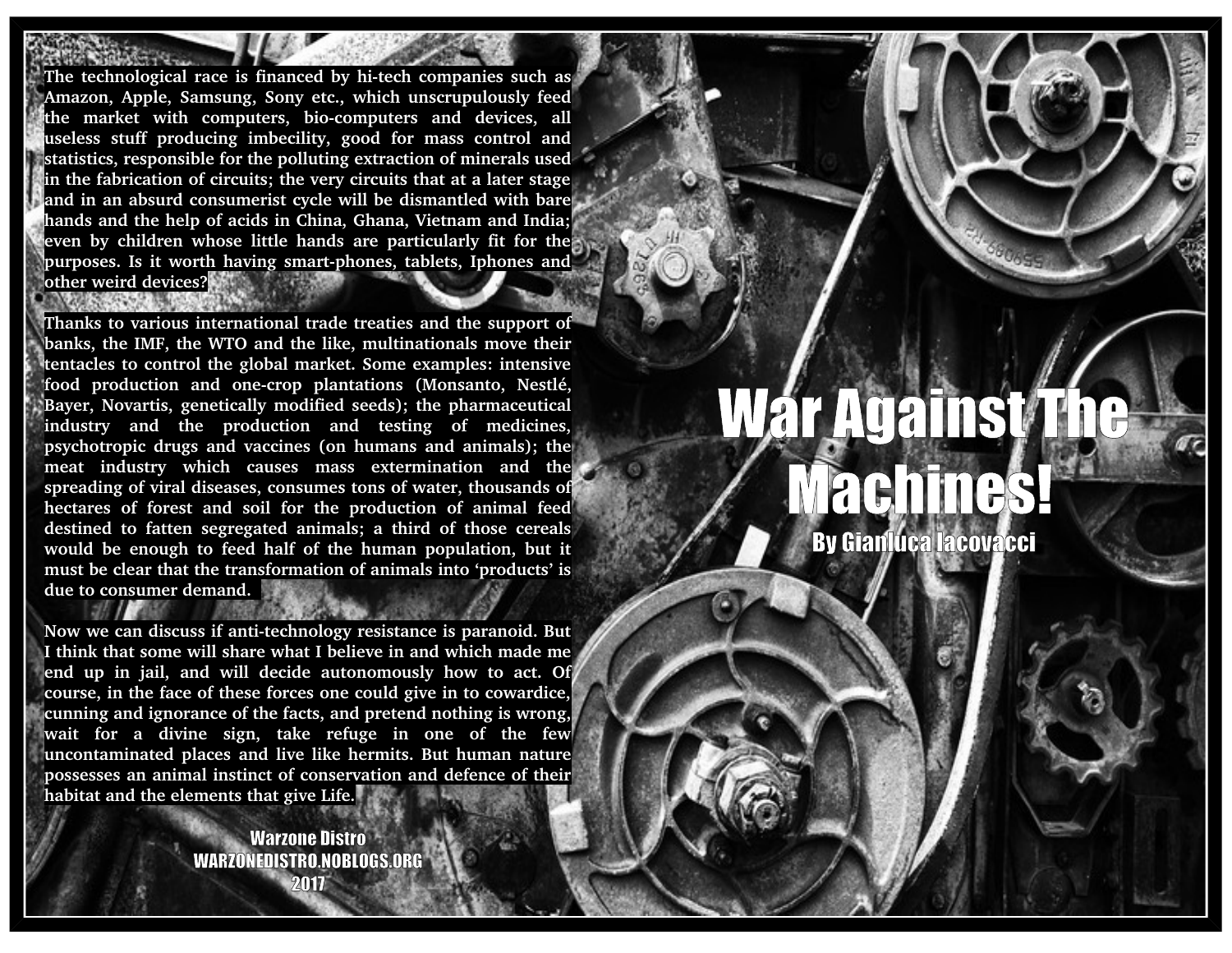### **The inertia of modern society and resistance to the technoindustrial dominion.**

Modern culture, which doesn't mean intelligence, wants us to judge those who practise radical anti-civilization criticism and to consider them paranoid psychopaths. In modern technological society, which is complex, articulated in a plurality of religions and political stances and boasts of being tolerant, people don't realize they are immersed in a sort of pig-pen (with due respect to real pigs), and are fed the same meals provided by the same companies, kill for money and other trivialities and are kept 'together' only by coercion, the law and the power that enforces it, with all the horrors this implies: this is already a form of violence.

Hoards of citizens are being happily bombarded with the one-channel information of the State TV, which has led them – willingly or unwillingly – onto the economic carousel of the crisis, the Gross Domestic Product and the production of work-and-consume.

Western civilization falls in the tragic and at the same time ridiculous paradox of humanitarian aid, usually dispensed in money, to populations in trouble for not having enough food, dying when giving birth and worse of all 'not knowing how to live'. The most known example is Africa, which I call the primordial cradle. There people would be well ahead of us in matters of 'knowing how to live' if it wasn't for wars and diseases brought about by Europe and the United States, and for conflicts due to oil extraction and mining by international corporations and by tribal/religious rivalries exasperated during the colonization era by the same multinationals, such as ENI, which later turned into humanitarian rescuers and bearers of civilization.

#### **Multinationals and demonstration of force by the States.**

Contexts of struggle and conflict thousands of kilometres distant from Italy are often looked for and rightly analysed, so as to open empty discussions on methods of action to be adopted 'at home'. This is not a judgement, as I don't want to make any; it's only a little digression of anger towards certain milieus which have been recently acting as 1 shielded and tough to suppress the enemies, such as comrades who have been massively hit and arrested during prosecuting/ suppressing, anti-anarchist and anti-insurrectionary "operations".

Comrades who never bent from the tortures and the isolation of the special wings inside prisons, not even from the wounds of the attacks.

I am proud for having a strong integrity of Spirit and for crossing these rough paths that are ahead of us, on the side of the nonsubmissive and the no-law ANARCHISTS.

Eternal conspirators, dreamers, smiths of courage, who face titanic and TYRANNICAL forces and the existence of a life that has not been written yet. With elemental and limited means, which posses a tenacious determination though.

To conclude, I would like to encourage all by conveying to you a metaphor of what I feel: I see the State and the order as a lonely civilized Human lost in the Woods, under the complete dominion of wild animals. Realizing the coming of a storm in the night, the Human is no longer afraid of becoming the meal for wild animals, but fears the coming of the storm instead.

From the valleys to the mountains, from the countryside to the Forests, for the Liberation of the planet and the living beings. Because the earth deserves more than dirty money!

*DEATH TO CIVILIZATION!*

*LONG LIVE ANARCHY!*

**Gianluca Iacovacci**

Anarchist prisoner

C.R. San Michele, January 14, 2014

#### **Latest update:**

As of April 26<sup>th</sup> 2016, [Gianluca Iacovacci,](http://325.nostate.net/?tag=gianluca-iacovacci) who had been under house arrest since June 16th 2015, is at last free without any restrictions.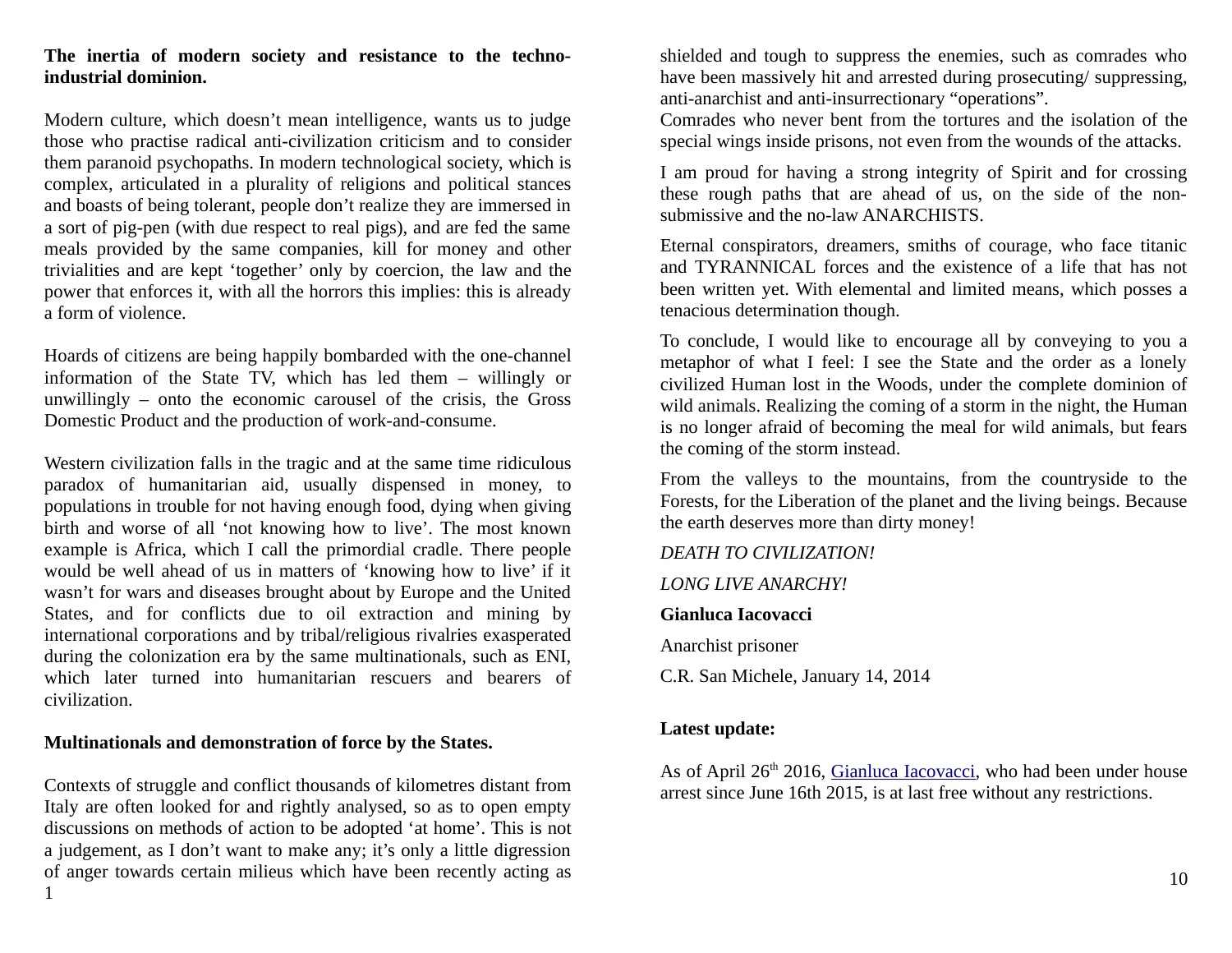that in Italy there are hundreds and throughout the world ten thousands.

It is ridiculous, though, and banal at least, to argue about the actions, it will be as if you are destroying the real optics on conflict and Resistance and recognizing the democratic logic that "the game ended badly" or the good against the bad ones.

Now these judges are still having fun with the trophies of their hunting, against life and death of others, while the planet is dying and the human is ebbing.

But everything has a beginning and an end, just like their organs and their bones, the law and the order will collapse and there will be nothing left but ashes and ruins.

The society is already a sentence of darned values, with enforced efforts to stay together and at the same time they are being used to annihilate individualities that are hostile against them.

For centuries, in the name of God and Power, the authority imposes civilization, order and indoctrination. It transforms Human into a work-producing machine, a laboratory animal for science. Those few, who maintain the inherent wildness and an antagonist thought, it crashes them with violence and terror, it lock them up in galleys or sanitariums to "adapt" them until it gets complete control over them. Otherwise, it will act to annihilate them.

The foundations of Civilization are being quaked by the blows of their own failure. Fewer and fewer spaces remain livable and immaculate, the wars are expanding with all the consequences and they get more real, threatening the population with technological weapons the field of the losers.

These violent and unjustifiable capabilities of the authority and tyranny of the civilized human are becoming more feasible, as long as the society is technologically "advanced".

The Resistance against the Technological-Industrial Machine lives only through the path of liberation from every power and order, runs towards an event horizon where nothing has been written yet. And the new wild and informal resistance, that gives answers and takes the initiative against the governments' violence, which are always more

'environmentalists' and finding out that what they supported not long ago only produces rubbish and toxicity.

In this respect, we see how cities and metropolises are big supermarkets where companies and industries incessantly pour their products, which range from blenders to countless cars; and what is left are big cemeteries of pollution.

Environmental disasters, often irreversible, occur on a daily basis with spillages of waste, industrial and human discharges, including the nuclear and oil ones, which are 'punished' by simply inflicting fines in money, as if this could repair the havoc done to the earth and the water.

Then there is always the possibility to cover up everything, as happened with the nuclear and industrial waste in Campania and not only, waste that continues to kill mainly children; and the State silenced all this to an off guard public opinion.

Industrial and commercial groups such as ENI, ENEL, FINMECCANICA, EDISON and BENETTON – and the list is endless – are growing exponentially in terms of geographical and political expansion. They plunder water and mineral resources, pollute the air and the earth for their profit; and with their 'projects' (extraction works, dams, electricity plants...) boosted by new bio-tech research, they expropriate uncontaminated lands from indigenous populations, divert watercourses and deforest ancient woods with the collaboration of armies and landowners, like the white 'conquistadores' in the sixteenth century; not to mention all the economic activities in which these multinationals are expanding. I wouldn't be surprised if one day we found the image of that bad dog with six paws [the ENEL logo] on milk and water bottles.

Coming back to what I was saying about the struggle at the beginning, an example in our country is the militarization of the Susa Valley ollowing the TAV project and the exacerbation of repressive laws specifically devised to crash down resistance of all kinds.

It is well known (to the usual few) how coal and nuclear plants, toxic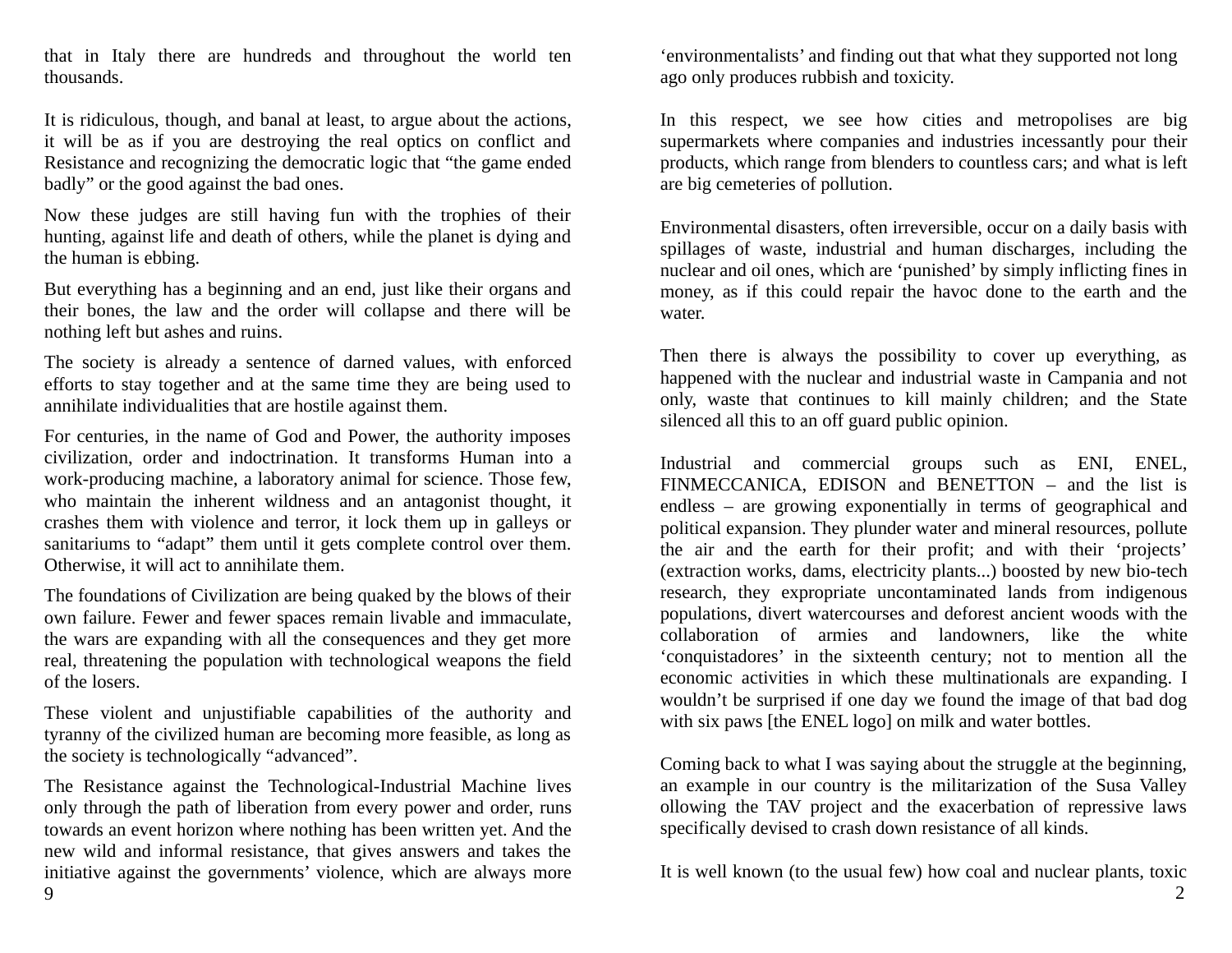industries, electrosmog, incinerators and landfills, cementification, military sites and concentration camps (migration detention centres/ prisons) are just some of the fronts of struggle active on the territory, in different forms of course.

International corporations raise their flags all over the world like in a ruthless war game, in order to establish their imperialistic dominion and colonize neutral lands or lands destabilized by wars financed by the corporations themselves, or lands subjected to NATO 'liberation'; if these circumstances were not available, there would be some 'natural' catastrophe allowing businesses to intervene in pseudohumanitarian aid... until they take out the best weapon of Capital, i.e. checking accounts.

Thanks to various international trade treaties and the support of banks, the IMF, the WTO and the like, multinationals move their tentacles to control the global market. Some examples: intensive food production and one-crop plantations (Monsanto, Nestlé, Bayer, Novartis, genetically modified seeds); the pharmaceutical industry and the production and testing of medicines, psychotropic drugs and vaccines (on humans and animals); the meat industry which causes mass extermination and the spreading of viral diseases, consumes tons of water, thousands of hectares of forest and soil for the production of animal feed destined to fatten segregated animals; a third of those cereals would be enough to feed half of the human population, but it must be clear that the transformation of animals into 'products' is due to consumer demand.

Exploitation produces money; intensive fishing causes the extinction of marine species; hunting for fun and urbanization kill many other animal species. Recently the big companies responsible for the poisoning of the earth are conquering the ridiculous market of the 'Green Economy' (a colonial expression), and are presenting themselves as new 'green' companies that use alternative sources of energy, but the only alternative way is a different way of production and consumption. They experiment with nanotechnology for the sake of the environment, but obviously their goal is not to clean the water and the air from their poisons; it's still business and profit but a greener one... an acid green.

 I am part of this very annoying and paranoid witch-hunt, which is called judicial system, where even a slogan painted on a wall is listed in the catalogues of political police as "an act of terrorism, targeting to put the subversive plan of FAI into practice…" through different incidents with my comrade and brother Adriano, to whom I cannot find any other way to express my affection and solidarity than my decisiveness, which was already returned to me with his courage and the strength of his soul.

It would be better for them to leave these little games aside. I would be out of many "informal" troubles, if they could see that informality is my reality, but I am not alone (as far as this case is concerned) in the hands of the enemy.

**These actions they refer to, which are not part of some kind of "program", were made by me and I have claimed responsibility for them with a communique under the name International Revolutionary Front-Informal Anarchist Federation/Subversive Anti-Civilization Individualities and they know very well, that they were executed by only one individual, which is me, as an answer to the ideal of profit, the pillaging of the earth and the planet, on which I live and as an act of solidarity with the rebels, who are in conflict with the existent.**

The GPS and other wiles that the military kindly planted in a car that I had been using for the last two years would link me in a very indicative way, or even more, with other direct actions and sabotages. In some cases, you start thinking of those lovely bicycles, but there is a need to understand that we are fighting against a system that will possibly implant satellite transmitters directly into people's heads.

While these harriers were staying in the warmth of their "marital homes", I noticed how they built the files with the material that was seized and how the mission of the political police was transformed into paginating, or even copying in detail through the pages, several actions against energy/ industrial units, including one imaginary stealing from an ATM that was burnt.

As to not downgrade my integrity, my courage and my sacrifice, I will not bow to notions "guilty-innocent". It would really be too much.

It is of no importance whether there are 30 or 100 actions, but the fact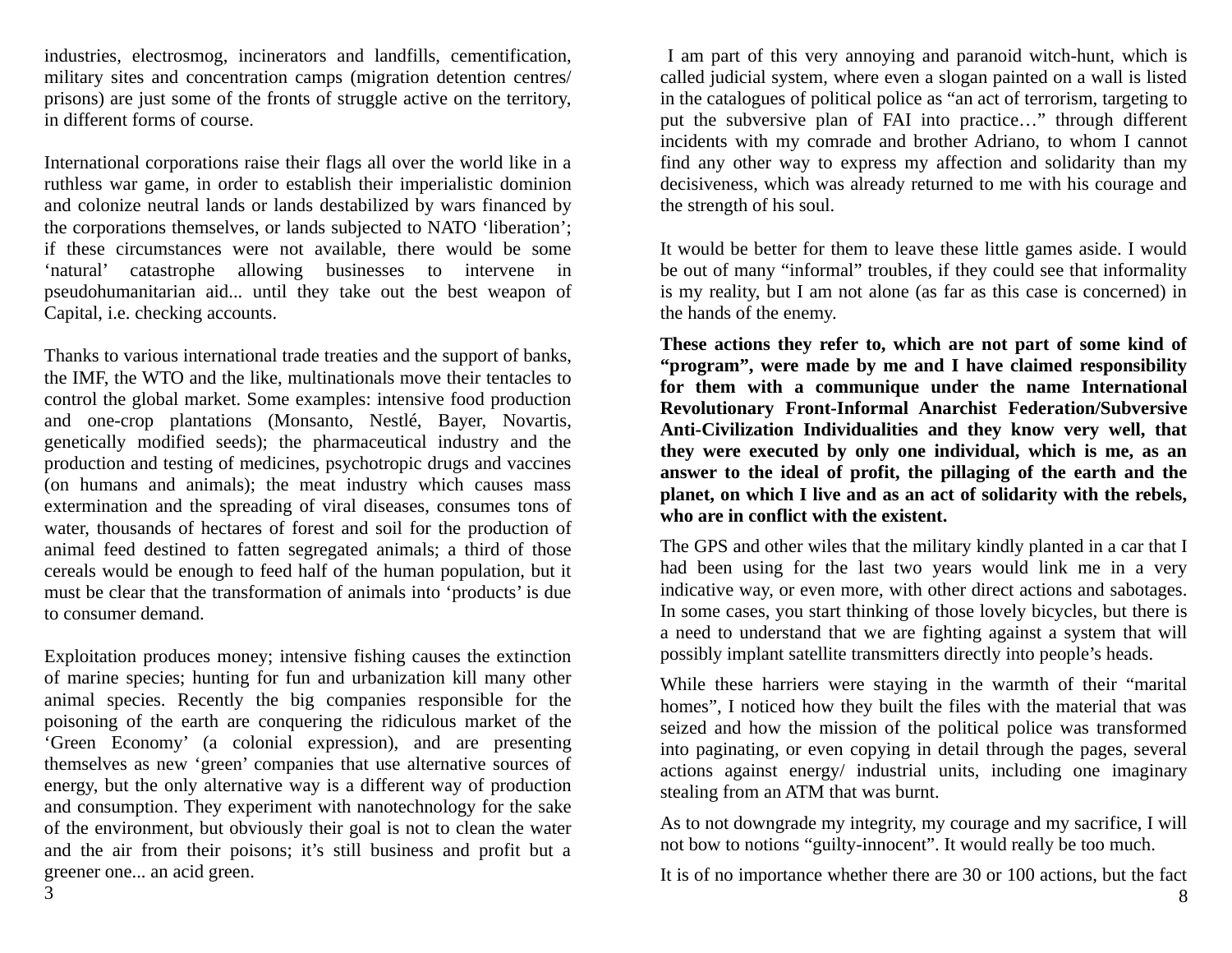individualities even if I have to renounce this very pen and ink with which I write my angry words.

I always support indigenous resistance of the anti-authoritarians and the locals, who stand against the trials of the power of the State and the multinational companies, putting active resistance, sabotage and direct action into practice.

I support all the comrades, who want to free themselves from authority and who decisively take part in the international anticapitalist and anti-imperialist Struggle. Looking past good and evil or right and wrong, which are notions more fitted for nuns and priests, the point of view of mine and other individualities is urged by the instincts themselves, by the possibilities of the means with the continent repercussions of this risk.

I have always put Human Liberation from any boss and any prison, mental or physical and Animal Liberation from the structures of torment and death and from any other place, where a living being is converted into a commodity, an object or entertainment, in the same perspective.

I am an anarchist, I do not belong in this era of an automatized no-life, fit for use and consumption by the governments. I do not acknowledge any state, court or any other institution or authority or the legal, military, political and religious systems. As far as the judges and the judiciary with the Inquisition's robe are concerned, they are nothing more than bureaucrats trying to prove, why it is needed for them to get paid.

I do not accept any criticism from them, most of all from those who don't know how to love the earth, to struggle and dream and who know only to do their jobs, to follow orders. Even more, I do not accept criticism from the People which is nurtured in the rotten womb of the State and bound at any cost with democracy, a word which still has a good narcotic influence.

These people of the law, play with their fascist-democratic laws in order to throw up sentences. In my case, the "participation" in a terrorist group, which is what in fact the State, the army and the multinational companies really are.

Fortress Europe, like other global empires, closes ranks in border control, the management of detention camps, arms race, police control and training of anti-riot forces, like the European Gendarmerie (Eurogenfor); all this with the support of new technologies such as hitech cameras that can be found everywhere. One of the most active protagonists in this mayhem is Finmeccanica, which churns out civilian and military technologies for war operations and mass control. And one of its creatures is Ansaldo Nucleare, which is running towards the mad but well planned atomic death.

#### **Men like machines, machines like men**.

Drones and droids are already present in civilian and military milieus. More 'human' robots are the goal of scientists; and they already managed to produce artificial nerve connections within the European project 'Human Brain Project', which saw the collaboration between Italian and Swiss universities and IBM, as usual. Humanoid robots with learning abilities that perform human activities, exoskeletons, artificial organs in human bodies, synthetic neurology: these are the aberrant targets reached by scientists in international technological institutes such as M.I.T in Boston and some Italian ones.

Probably human cloning has already been realized, and we can't even imagine what's happening in laboratories; but humanoid robot I-CAB, which will be destined to domestic use, is already very much worrying.

The technological race is financed by hi-tech companies such as Amazon, Apple, Samsung, Sony etc., which unscrupulously feed the market with computers, bio-computers and devices, all useless stuff producing imbecility, good for mass control and statistics, responsible for the polluting extraction of minerals used in the fabrication of circuits; the very circuits that at a later stage and in an absurd consumerist cycle will be dismantled with bare hands and the help of acids in China, Ghana, Vietnam and India; even by children whose little hands are particularly fit for the purposes. Is it worth having smart-phones, tablets, Iphones and other weird devices?

Scientists and engineers don't content themselves with poisoning and

 <sup>4</sup>